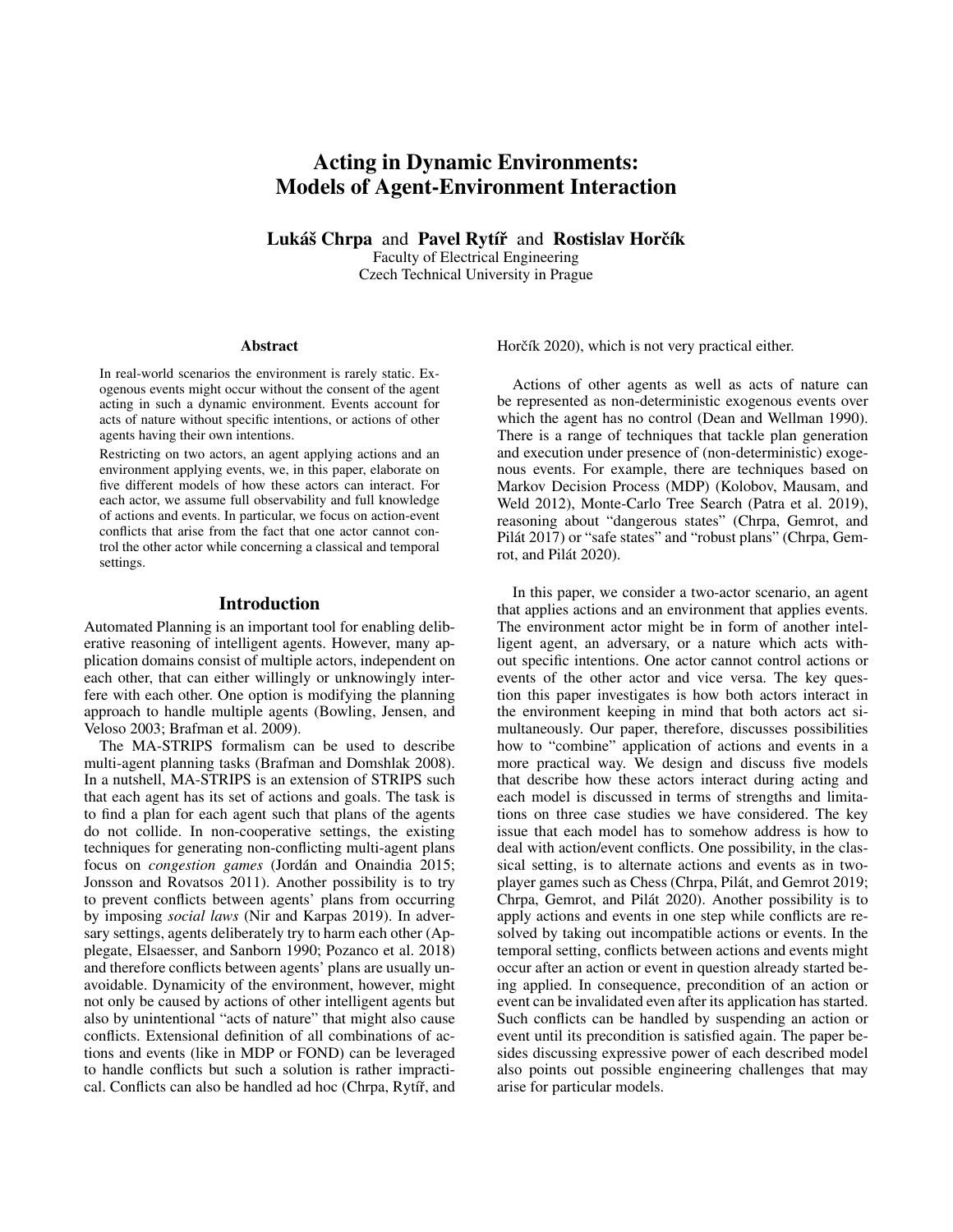## Technical Background

This section introduces the terminology we use in this paper.

## Classical Planning

Let V be a set of *variables* where each variable  $v \in V$  is associated with its domain  $D(v)$ . An *assignment* of a variable  $v \in V$  is a pair  $(v, val)$ , where its value  $val \in D(v)$ . Hereinafter, an assignment of a variable is also denoted as a *fact*. A (partial) *variable assignment* p over V is a set of assignments of individual variables from V, where  $vars(p)$ is a set of all variables in p and  $p[v]$  represents a value of  $v$  in p. A *state* is a complete variable assignment (over  $V$ ). We say that a (partial) variable assignment q **holds** in a (partial) variable assignment p, denoted as  $p \models q$ , if and only if  $vars(q) \subseteq vars(p)$  and for each  $v \in vars(q)$  it is the case that  $q[v] = p[v]$ .

An *action* is a pair  $a = (pre(a), eff(a))$ , where  $pre(a)$  is a partial variable assignment representing a's precondition and  $eff(a)$  is a partial variable assignment representing  $a$ 's effects. We say that an action  $a$  is **applicable** in state  $s$  if and only if  $pre(a)$  holds in s. The *result* of applying a in s is a state s' such that for each variable  $v \in V$ ,  $s'[v] = eff(a)[v]$ if  $v \in vars(eff(a))$  while  $s'[v] = s[v]$  otherwise.

A *planning task* is a quadruple  $P = (V, A, I, G)$ , where  $V$  is a set of variables,  $A$  a set of actions,  $I$  a complete variable assignment representing the *initial state* and G a partial variable assignment representing the *goal*.

## Durative actions

To accommodate the notion of time, we consider a sequence of (discrete) timestamps to represent a timeline. Hereinafter, we denote that a state s holds in a timestamp  $t$  as  $s(t)$ . An *action* is a tuple  $a = (dur(a), pre^{\vdash}(a), pre^{\vdash}(a), pre^{\dashv}(a), eff^{\vdash}(a), eff^{\dashv}(a)),$ where  $dur(a)$  represents duration of  $a$ 's application and the other elements are sets of partial variable assignments. In particular, *pre*<sup>1</sup> represents action precondition before its application,  $\overline{pre}^{\dashv}$  represents action precondition before finishing its application,  $pre^{\mathbb{H}}$  represents action precondition for the whole time interval of its application,  $eff^{+}(a)$  represents action effects taking place after starting its application and  $\textit{eff}^{-1}(a)$  represents action effects taking place after finishing its application. We say that an action a is *applicable* in a state s in time t if and only if  $pre^{\vdash}(a)$  holds in  $s(t)$ ,  $pre^{\dashv}(a)$ holds in  $s(t + dur(a))$  and  $\forall t' \in [t, t + dur(a)]$ :  $pre^{\Box}(a)$ holds in  $s(t')$ . The *result* of applying a in a state s in time t (if possible) is that  $eff^+(a)$  becomes true in  $s(t)$  and  $eff^-(a)$ becomes true in  $s(t+dur(a))$ . Note that by a partial variable assignment q *becoming true* in  $s(t)$  we mean that for each  $v \in vars(q) : s(t)[v] = q[v]$ . We also consider *frame axioms*, that is, the values of variables that are not affected by effects of actions are carried forward to the next timestamp, i.e., from a state  $s(t)$  to a state  $s(t + 1)$ .

#### Non-deterministic Events

Similarly to the definition of an action, a (non-deterministic) *event* is a tuple  $e = (pre(e), eff(e)),$  where  $pre(e), eff(e)$  are partial variable assignments representing e's precondition and effects respectively. Applicability of an event in a state as well as the result of an application of an event is defined in the same way as for actions.

We can also define a (non-deterministic)  *<i>event* as a tuple  $e$  $(dur(e), pre^{\vdash}(e), pre^{\vdash}(e), pre^{\vdash}(e), eff^{\vdash}(e), eff^{\vdash}(e)),$ where the elements of that tuple are analogous to those of a durative action.

Technically, a non-deterministic event can (but does not necessarily have to) occur in a state where event's preconditions are met modifying the state of the environment according to event's effects. The agent that is planning and executing its actions has no control over whether or not an event will occur if its precondition is met.

#### Relations between Actions and/or Events

In classical planning, it is often the case that a plan, a solution of a planning task, is a totally ordered sequence of actions transforming the environment from the given initial state to some state in which the goal is satisfied.

However, we might observe that independent actions can be applied in any order while resulting in the same state. The notion of independent actions (defined below) has been leveraged, for example, in the well known Graphplan algorithm (Blum and Furst 1997) that considers sets of independent actions to be applied in a single step, so the plan is in the form of a sequence of sets of independent actions.

**Definition 1.** We say that actions  $a_i$  and  $a_j$  are **independent** *if and only if vars*( $\text{eff}(a_i)$ ) ∩  $vars(\text{pre}(a_i) \cup \text{eff}(a_i)) = \emptyset$ *,*  $vars(eff(a_i))$ ∩vars( $pre(a_i) \cup eff(a_i)) = ∅$  *and for each*  $v ∈$  $vars(pre(a_i)) \cap vars(pre(a_j))$  *it holds that pre* $(a_i)[v] =$  $pre(a_i)[v]$ *. Independence of events is defined analogously.* 

Speaking about situations in which two actions cannot be applied consecutively, we define the notion of a *cloberrer* (Chapman 1987) which is an action that invalidates the precondition of another action.

**Definition 2.** We say that an action  $a_i$  is a **cloberrer** to an *action*  $a_i$  *if and only if there exists*  $v \in vars(\textit{eff}(a_i)) \cap$  $vars(pre(a_i))$  *such that eff* $(a_i)[v] \neq pre(a_i[v])$ *. The relation of being cloberrer between events is defined analogously.*

Durative actions, on the other hand, explicitly consider time in which their precondition must hold and when their effects take place. Plans are in form of collections of pairs – timestamp, action – that provides an information when a given action is going to be applied. Therefore, it is common that more actions are being applied at the same time. It is however important that during their application actions do not *interfere* with each other.

**Definition 3.** Let  $a_i$  and  $a_j$  be durative actions, where  $d_i =$  $dur(a_i)$  *and*  $d_j = dur(a_j)$ *. We say that*  $a_i$  *and*  $a_j$  *(in this order) are in*

• 0-effect-effect conflict *iff*  $vars(eff^{\vdash}(a_i)) \cap$  $vars(\textit{eff}^{\vdash}(a_j)) \neq \emptyset$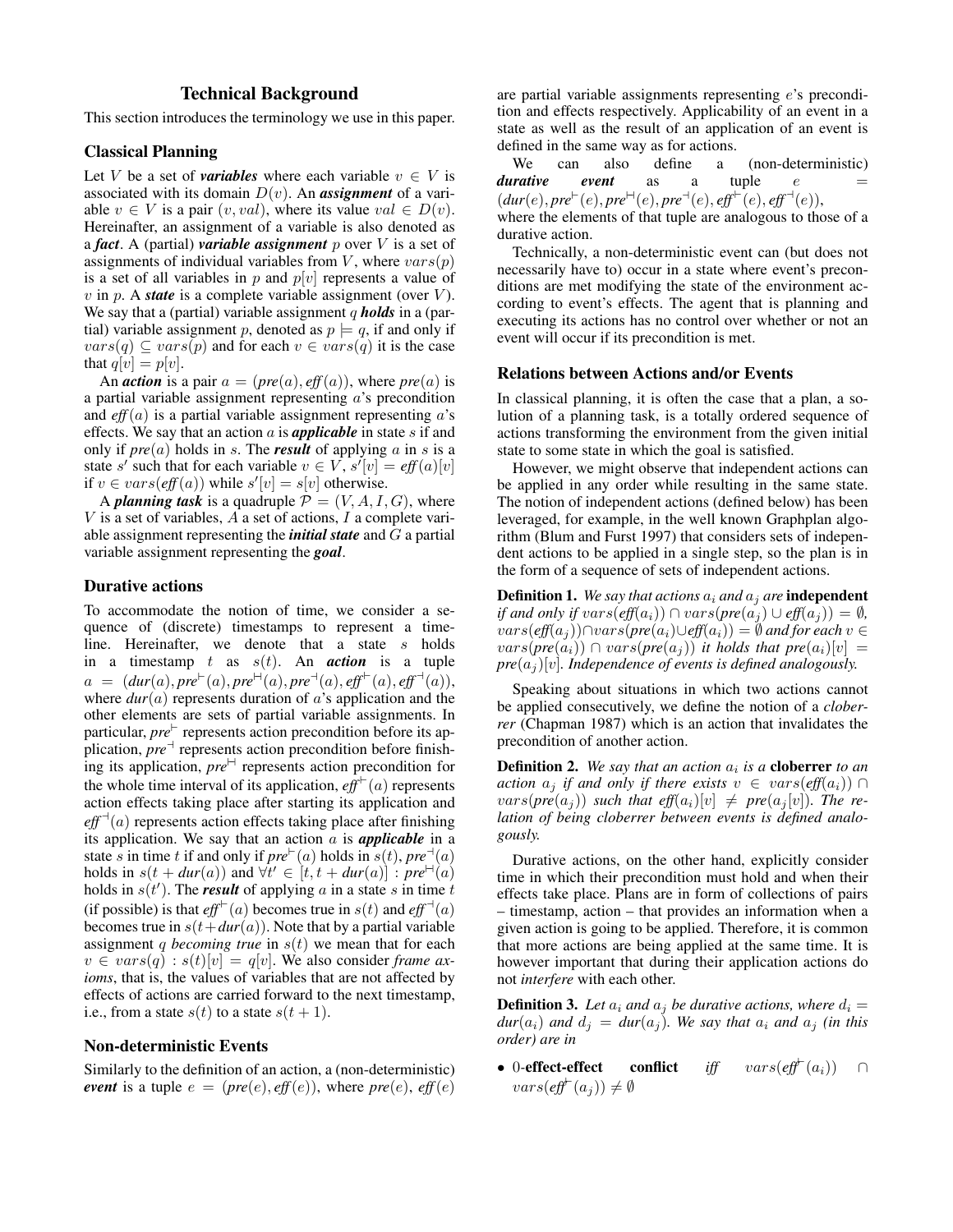- $d_i$ -effect-effect conflict *iff*  $vars(eff^{\dagger}(a_i))$  $vars(\textit{eff}^{\vdash}(a_j)) \neq \emptyset$
- $(d_i d_j)$ -effect-effect conflict *iff*  $vars(eff^{\dagger}(a_i))$  ∩  $vars(\textit{eff}^{\dashv}(a_j)) \neq \emptyset$
- 0*-*effect-precondition conflict *iff* vars(*eff*` (ai)) ∩  $vars(pre^{\vdash}(a_i)) \neq \emptyset$
- $-d_j$ **-effect-precondition conflict** iff  $vars(\text{eff}^+(a_i))$  $vars(pre^{\dagger}(a_i)) \neq \emptyset$
- [−d<sup>j</sup> , 0]*-*effect-precondition conflict *iff* vars(*eff*` (ai))∩  $vars(pre^{\text{H}}(a_i)) \neq \emptyset$
- $d_i$ -effect-precondition conflict *iff*  $vars(\ell f f^{\dashv}(a_i))$  ∩  $vars(pre^{\vdash}(a_i)) \neq \emptyset$
- $d_i d_j$ **-effect-precondition conflict** iff  $vars(\text{eff}^{\dashv}(a_i)) \cap$  $vars(pre^{\dashv}(a_i)) \neq \emptyset$
- [d<sup>i</sup> − d<sup>j</sup> , d<sup>i</sup> ]*-*effect-precondition conflict *iff*  $vars($ eff<sup>-1</sup>(a<sub>i</sub>))  $\cap vars($  pre<sup> $\vdash$ </sup>(a<sub>j</sub>))  $\neq \emptyset$

In plain words, the above definition means that actions  $a_i$ and  $a_i$  (in this order) are in k-effect-effect conflict if applying  $a_i$  k time units after applying  $a_i$  results in a situation that both  $a_i$  and  $a_j$  try to modify at least one variable at the same time. We also consider situations in which two or more actions modify a variable at the same time to the same value as an effect-effect conflict too. Similarly, if actions  $a_i$  and  $a_j$ (in this order) are in k-effect-precondition conflict, then if  $a_i$ is applied k time units after  $a_i$  (or before  $a_i$  if k is negative),  $a_i$  modifies at least one variable at the same time  $a_i$  requires the variable to have a certain value. Note that  $[k, l]$ -effectprecondition conflict is a shortcut for  $\forall t \in [k, l] : t$ -effectprecondition conflict.

In general, let  $a_i$  be an action applied at time t and  $a_j$  be an action applied at time  $t+k$ . We say that  $a_i$  and  $a_j$  (in this order) are in *conflict* if and only if  $a_i$  and  $a_j$  are in *k*-effecteffect or  $k$ -effect-precondition conflict. Otherwise, we say that  $a_i$  and  $a_j$  (in this order) are *conflict-free*.

PDDL 2.1 semantics (Fox and Long 2003), roughly speaking, deals with conflicts by " $\epsilon$ -shifts", that is, shifting action application by  $\epsilon$ , which is usually a very small constant, in order to avoid conflicts with other actions. It is however not very practical for discretized timelines. Another approach, primarily designed for temporal planning with SAT modulo Theories, is tailored for discretized (integer) timelines (Rintanen 2015).

Inspired by Rintanen's approach, we consider the following action execution model. Let  $\{(a_1, k_1), \ldots, (a_n, k_n)\}\$  be a set of actions with a relative time of their application. We also assume that for each  $a_i$  it is the case that  $k_i \leq \text{dur}(a_i)$ and all actions are pairwise conflict-free (with respect to their application time). Note that  $k_i$  might be negative which means that the action  $a_i$  will be applied after  $|k_i|$  time units. In a current state  $s(t)$ , we initially check whether preconditions of the actions are met (if not we fail) and then we apply action effects and move to a state  $s(t + 1)$ . In particular, the precondition check is done as follows:

• for each  $a_i$  with  $k_i = 0$  we check whether  $s(t)$   $\models$  $pre^{\vdash}(a_i)$ 

- for each  $a_i$  with  $k_i = \frac{dur(a_i)}{w}$  we check whether  $s(t)$   $\models$  $pre^{\dashv}(a_i)$
- for each  $a_i$  with  $0 \leq k_i \leq dur(a_i)$  we check whether  $s(t) \models pre^{\vdash}(a_i)$

Action effects are applied such that  $s(t + 1)$  =  $\bigcup_{\{i|k_i=0\}}$  *eff*<sup> $⊩(a_i) ∪ ∪_{\{i|k_i=dur(a_i)\}}$  *eff*<sup> $→(a_i)$  and for each</sup></sup> variable  $v \notin vars(s(t + 1))$  we apply the frame axiom  $s(t + 1)[v] = s(t)[v]$ . Then, all actions  $a_i$  having  $k_i =$  $dur(a_i)$  are removed from the set while the k values of the remaining actions are incremented by 1.

Note that all the notions defined above can be analogously extended to events (as well as between actions and events).

## Case Studies

In this section, we will introduce case studies that will be used throughout the paper.

#### AUV Domain

Inspired by the recent work of Chrpa et al. (2015) concerning task planning for Autonomous Underwater Vehicles (AUV), Chrpa, Gemrot, and Pilát (2020) designed an "AUV domain" that simulates the situation where an AUV has to perform sampling of some objects of interest while there might be ships passing by that might endanger the AUV. We have a 4-grid environment, an AUV, ships and several resources. Resources can be found on given cells. Each cell is either free, has the AUV on it, or the ship on it (presence of a resource does not interfere with any cell status). The AUV can move to an adjacent cell, if the cell is free. The AUV can sample a resource if it is at the same cell. The task for the AUV is to sample the resources and return back to the place of origin.

Ships, however, are not controlled by the agent, i.e., ships are controlled by the environment. Ships can move only on some cells from the grid or might not be present in the area. Each ship can enter the area at its entry cells, can move to adjacent cells it is allowed to move, and leave the area at its exit cells. A ship can appear in its entry cell, if the ship is not already in the area. A ship can leave the area, if it is in its exit cell. Two "move" events are considered, move-shipto-free and move-ship-to-auv. Both require that the ship can move to the destination cell. The effect of both events is that the ship moves to the destination cell. If the ship moves to a free cell, then besides the cell becoming not free for a moment, nothing else happens. However, if the ship moves to the cell with the AUV, then the AUV is destroyed (and can no longer perform any action).

#### Dark Dungeon Domain

Dark Dungeon Domain has been introduced by Chrpa, Gemrot, and Pilát (2017). The game is played on a map consisting of rooms and corridors connecting the rooms. A single hero is present in the map whose goal is to get to a specified room. However, there are also monsters, which can threaten and kill the hero, and traps that might kill the hero if they are not disarmed immediately. The hero can find a sword in the map and use it to kill monsters. The rules of the game are summarised in the following points: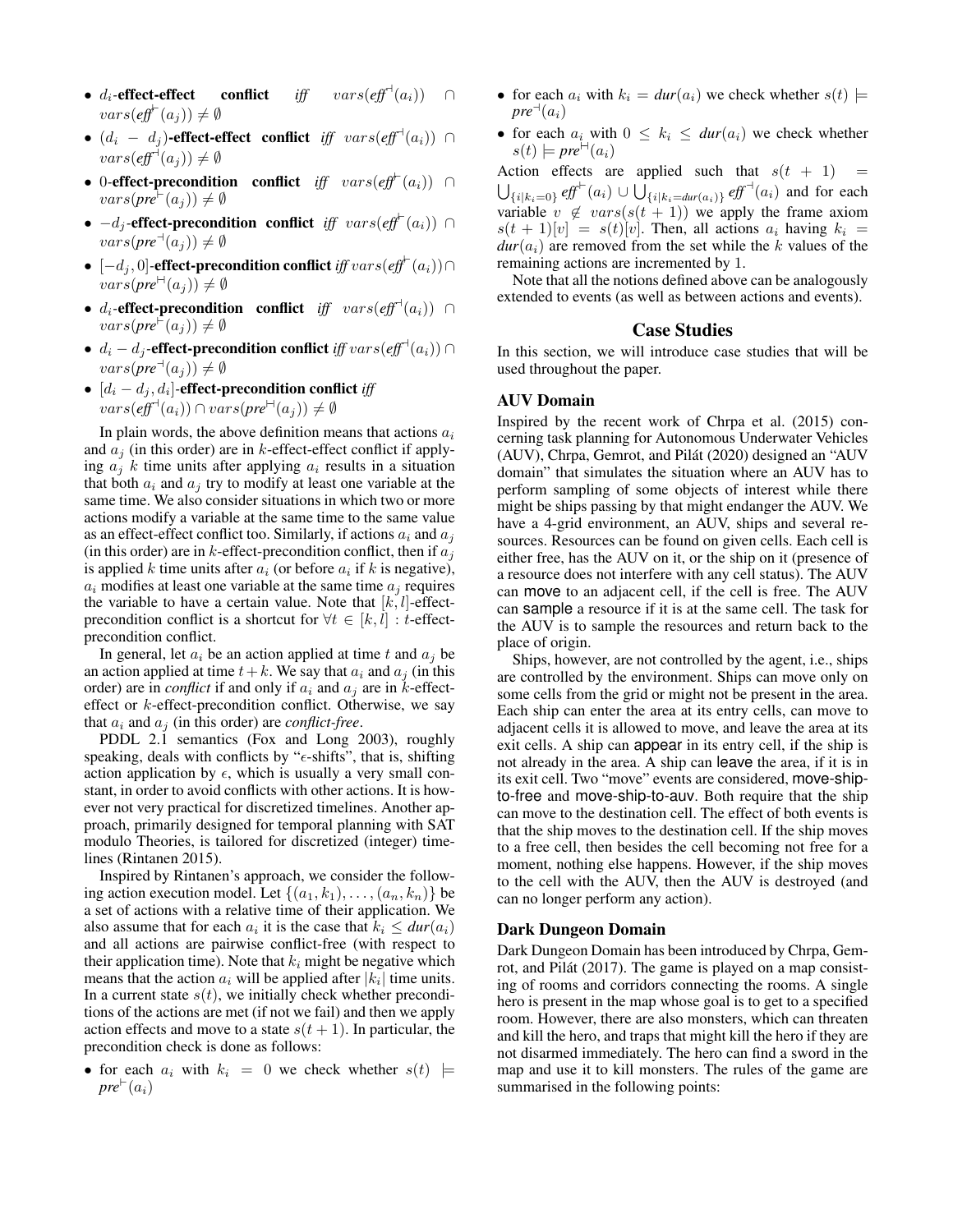- In each step, the hero can make one of the following actions (or do nothing):
	- move to a neighbouring room,
	- pickup a sword, if the sword is in the same room as the hero,
	- drop a sword, if the hero is holding it,
	- disarm a trap, if the hero does not have a sword and is in the same room as the trap.
- If the hero is in the same room as a monster and does not have a sword, the hero is killed. If the hero has the sword, the monster is killed.
- If the hero is in a room with trap, any other action than "disarm trap" cannot be performed.
- If the hero does not immediately disarm the trap, the trap can trigger and kill the hero.
- Disarming a trap or killing a monster removes them from the map.
- Monsters cannot move to a room with a trap, with another monster, or with the hero carrying a sword.

## Resource Hunting Domain

We introduce a simplification of a two-player zero sum game called Resource Hunting, recently specified by Rytíř, Chrpa, and Bošanský  $(2019)$ . The map of the game is modelled as a graph in which the vertices represent locations of interest and edges connect neighbouring locations. The (soft) goals for each player are to collect resources that are placed in some locations on the map. Each player controls a group of unmanned aerial vehicles (UAVs).

There are two types of actions each player can take: the *move* action, which moves an UAV from one location to another such that the locations are connected by an edge, and the *collect* action, where UAVs collect a resource present at the same location as the UAVs.

After a resource is collected it is no longer available. If both players attempt to collect the same resource at the same time, then only one player succeeds (there is a equal chance for both players to succeed).

We also introduce a *combat variant* of the domain in which at most one UAV can be at the same location at the same time and an UAV might shoot down a competitor's UAV if their current locations are at proximity to each other.

#### Execution Models

In classical planning, the task is to find a partially or totally ordered sequence of actions, a plan, that transforms the environment from the initial state to one of the goal states. Since classical actions do not consider duration of their application, we assume that the actions in the plan are applied (or executed) consecutively, following the ordering constraints.

With (non-deterministic) events in play, however, the plan execution model becomes less straightforward as, given no notion of time, it is not implicit when events might occur. One possible solution for the issue is inspired by twoplayer games in which players' turns alternate (e.g. Chess or

Checkers). In our terminology, it means that during plan execution actions of the agent alternate with non-deterministic events of the environment (Chrpa, Pilát, and Gemrot 2019). Such a solution, however, is a considerable oversimplification that can be reasonably used only in very limited situations (e.g. one AUV and one ship).

Inspired by the Graphplan approach (Blum and Furst 1997) in which plans are in form of sequences of sets of independent actions that can be applied simultaneously, we amend the above idea such that sets of independent actions of the agent alternate with sets of independent (nondeterministic) events of the environment. It should be noted that such a model is an extension of the model of Chrpa, Gemrot, and Pilát (2019; 2020) in which only a single action was considered in each step.

Model 1. *Let* A *be a set of agent's actions and* E *be a set of events. In a state* s*, the agent applies a set of independent*  $\textit{actions } A^i \subseteq A \text{ (might be empty)} \textit{such that each } a \in A^i \textit{ is }$ *applicable in* s*, that results in a state* s 0 *. After that, a set of independent events*  $E^i \subseteq E$  *(might be empty), where each*  $e \in E$  is applicable in s', is applied.

One issue with Model 1 is the assumption that only independent actions/events can be performed in a single step. To give an example, we can have a situation where two AUVs (or monsters) want to move simultaneously such that the first AUV (AUV1) moves from a location  $l1$  to a location l2 while the second AUV (AUV2) moves from l2 to a location l3. Such move actions are not independent as AUV2 makes l2 free while AUV1 makes l2 occupied again. On top of that the move action for AUV1 is not applicable as AUV2 occupies l2 that the move action requires to be free.

To deal with such an issue we introduce the notion of *action compatibility* (and *event compatibility*) that in a nutshell specifies whether actions (events) can be applied simultaneously in a single step.

**Definition 4.** *Let* A *be a set of actions and comp<sub>A</sub>*  $\subseteq$  A  $\times$ A *be a relation over a pair of actions. We say that* comp<sup>A</sup> *is a relation of* action compatibility *over* A *in and only if i)* for all  $a_i, a_j \in A$  being independent it is the case that  $(a_i, a_j) \in comp_A$  and  $(a_j, a_i) \in comp_A$ , and ii) for each  $(a_i, a_j) \in comp_A$  *it is the case that*  $a_i$  *is not a cloberrer for*  $a_j$ . The relation of **event compatibility** over a set of events  $\dot{E}$ , comp<sub>E</sub>, is defined analogously.

The formal definition of action/event compatibility says that if actions/events are independent they are compatible (i.e., i) is a sufficient condition for compatibility) while an action/event cannot be a cloberrer for the other action/events in order to be considered as compatible (i.e., ii) is a necessary condition). The latter condition gives a degree of freedom for a domain engineer to decide for each pair of actions satisfying only the condition ii) whether they are considered as compatible or not.

To illustrate the notion of action compatibility, we extend our above example by adding the third AUV (AUV3) that wants to move from a location  $l4$  to  $l2$ . We can see that moving AUV2 and AUV1 (in this order) is compatible as well as moving AUV2 and AUV3 (in this order) is compatible. On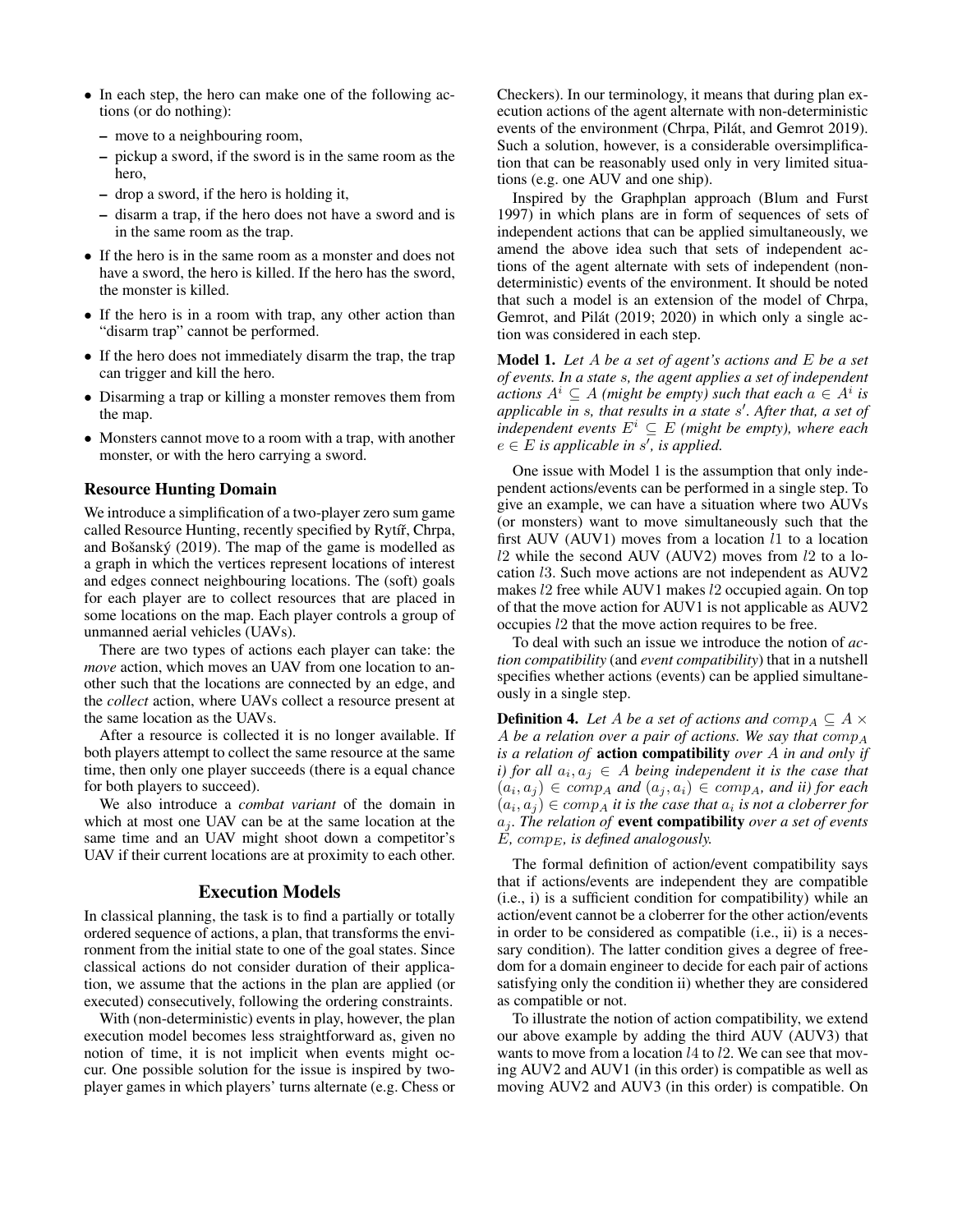the other hand, moving AUV1 and AUV3 is not compatible as moving AUV1 is a clobberer for moving AUV3 (and vice versa) since both actions make l2 occupied while both actions require l2 to be free. Also, for example, two consecutive move actions of a single AUV follow the necessary condition, however, they intuitively cannot be performed in a single step and thus should not be considered as compatible.

The applicability and the result of application of compatible actions/events is defined as follows.

**Definition 5.** Let A be a set of actions and comp<sub>A</sub> be a *relation of action compatibility over* A*. We say that a set of actions*  $A^c \subseteq A$  *is compatible if and only if for each*  $a_i, a_j \in A^c$ , where  $a_i \neq a_j$ , it is the case that  $(a_i, a_j) \in$  $comp_A$  *or*  $(a_j, a_i) \in comp_A$ . We say that  $A^c$  is **applicable** *in a state s if and only if for each action*  $a \in A^c$  *it is the case that for each*  $v \in vars(pre(a))$  :  $pre(a)[v] = s[v]$  *or*  $pre(a)[v] = eff(a')[v]$  for some  $a' \in A^c$ , where  $(a', a) \in$  $comp_A$ . The **result** of applying  $A^c$  in s is a state s' such *that*  $s'[v] = s[v]$  *for each*  $v \notin \bigcup_{a \in A^c} vars(eff(a)), s'[v] =$  $\text{eff}(a)[v]$  where  $a \in A^c$ ,  $v \in vars(\text{eff}(a))$  and there does *not exist*  $a' \in A^c$  such that  $v \in vars(eff(a'))$ *, eff*(a'))<sub></sub> $\neq$  $\textit{eff}(a)[v]$  and  $(a, a') \in \textit{comp}_A$ . A set of compatible events, *its applicability and the result of its application is defined analogously.*

We can extend Model 1 by considering sets of compatible actions/events rather than sets of independent action/events as follows.

Model 2. *Let* A *be a set of agent's actions and* E *be a set of events. In a state* s*, the agent applies a set of compatible actions*  $A^c \subseteq A$  *(might be empty) such that*  $A^c$  *is applicable* in *s*, that results in a state s'. After that, a set of compatible  $e$ *vents*  $E^c \subseteq E$  (might be empty), where  $E^c$  is applicable in s', is applied.

Model 2 is more expressive than Model 1 since sets of independent actions/events are also sets of compatible actions/events. The reverse implication does not generally hold.

Focusing on the aspect of alternating action and event turns that Model 1 and 2 introduce, we analyse our case studies in terms of whether Model 1 or 2 supports the specified requirements for each domain.

For the AUV domain, both models reasonably describe possible interaction between AUVs and ships. If an AUV moves into a cell in front of a ship in the action turn, then ship might run over it in the event turn. If a ship blocks the cell an AUV wants to move, the AUV has to wait until the ship moves away. Although it might be possible that the AUV and the ship move simultaneously, the AUV might not know whether the ship will move or not and hence it has to wait anyway. The requirements specified in the domain description are hence met by Model 2 and by Model 1 for a single AUV scenarios where ships do not "share" their cruising corridors.

In Dark Dungeon, we have some issues. Firstly, after the hero enters a room with a trap (the action turn), the trap might trigger and kill the hero (the event turn) without giving the hero a chance to disarm the trap. Secondly, the hero

carrying a sword can move to the room with a monster and kill it in the action turn while leaving no opportunity for the monster to escape (in the event turn). Hence, the requirements specified in the domain description are neither met by Model 1 nor by Model 2.

In Resource Hunting, one issue is when an agent's UAV and a competitor's UAV want to collect a resource at the same time. The agent goes first and collects the resource in the action turn. Then, the competitor can no longer collect the resource in the event turn. Thus the player whose turns are before the other player's turns is in advantage and hence the requirements specified in the domain description are neither met by Model 1 nor by Model 2.

The intuitive way how to handle the above issues is to apply actions and events simultaneously in a single step. We can extend Definition 4 to consider compatibility between actions and events, i.e.,  $comp_{AE} \subseteq (A \cup E) \times (A \cup E)$  (A is a set of actions while  $E$  is a set of events). This is, however, only a partial solution for the above issues. It solves, for example, the problem where a monster escapes the armed hero. The other issues, however, are related to incompatibility between actions and events.

Since the agent has no control over what events the environment selects and analogously the environment has no control over what actions the agent selects, there has to be some mechanism that decides which actions or events will prevail over the incompatible events or actions. As indicated in the above examples, we have a couple of ways how the action/event conflicts have to be resolved. In Dark Dungeon, the "disarm-trap" action has to always be preferred against the "trigger-trap" event. On the other hand, in Resource Hunting, the "collect" action has to have an equal chance as the "collect" event. Following the intuition we define the action choice function as follows.

Definition 6. *Let* A *and* E *be sets of actions and events respectively. We define an* action choice *(partial) function*  $ac: A \times E \rightarrow [0, 1]$  *such that for each*  $a \in A$  *and*  $e \in E$ *where* ac(a, e)*is defined it represents that* a *will be preferred against* e by probability  $ac(a, e)$ *. We assume that*  $ac(a, e)$  *is defined for each*  $a \in A$ ,  $e \in E$  *such that*  $(a, e) \notin comp_{AE}$ *and*  $(e, a) \notin comp_{AE}$ .

In general, the action choice function as defined above might not properly describe situations in which more than one compatible actions are pairwise incompatible with more than one compatible event. To do so, the action choice function would have to be defined on sets of actions and events.

Hence, we introduce restrictions that the model has to comply with. For each set of compatible actions  $A^c \subseteq A$ and each set of compatible events  $E^c \subseteq E$  it is the case that for each  $a \in A^c, e \in E^c$  such that  $ac(a, e)$  is defined: i) there does not exist  $a' \in A^c, a' \neq a$  or  $e' \in E^c, e' \neq e$ such that  $ac(a', e)$  or  $ac(a, e')$  is defined, and ii) for each  $a' \in A^c, a' \neq a$  it is the case that  $a, a'$  are independent and for each  $e' \in E^c, e' \neq e$  it is the case that  $e, e'$  are also independent.

The following model considers applying actions and events in a single step. The idea is that both agent and environment make their selection of compatible actions and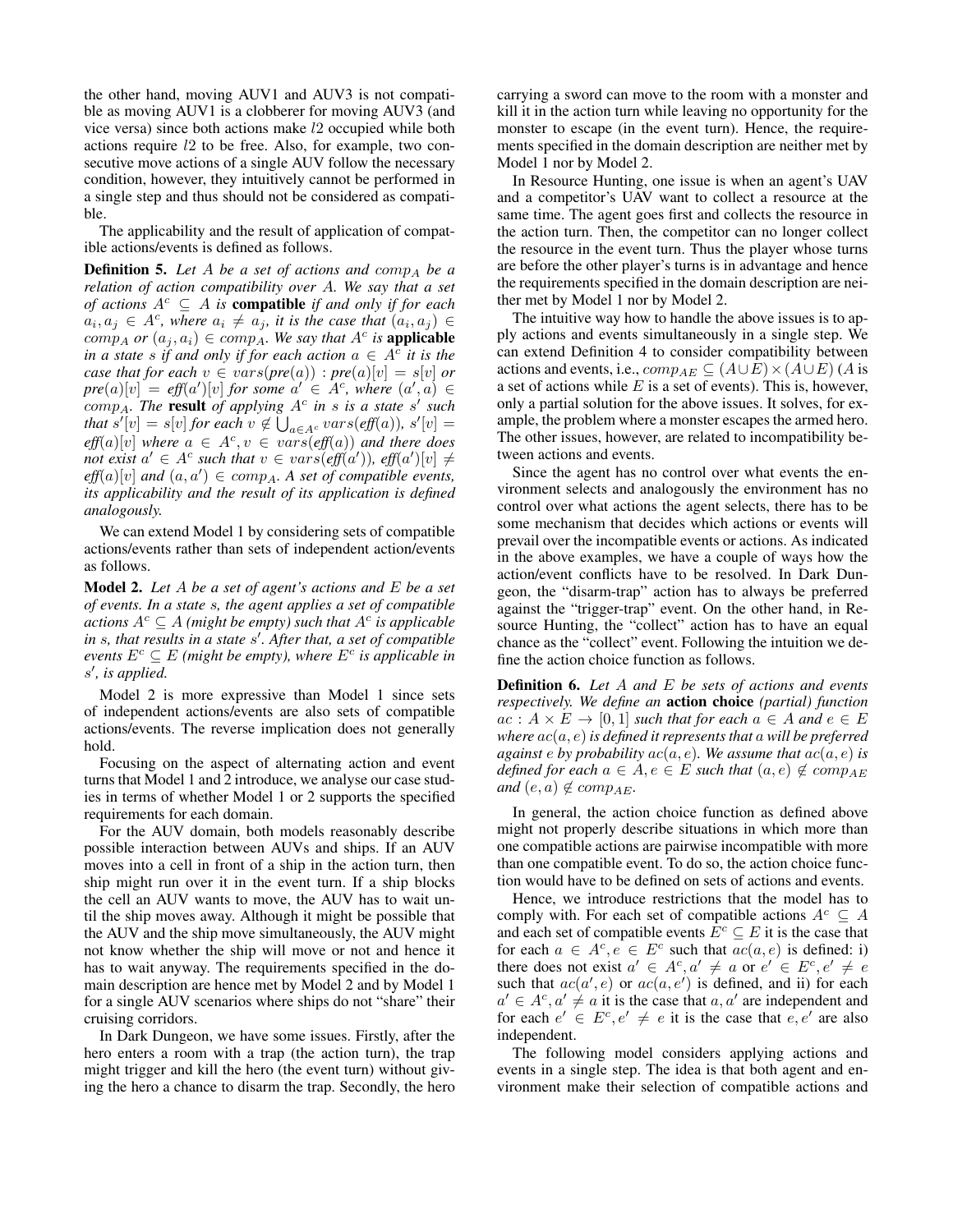events. Then, for actions and events that are not pairwise compatible, the action choice function determines what actions or events will prevail or be eliminated. Note that the following model considers that above restrictions.

Model 3. *Let* A *be a set of agent's actions,* E *be a set of events, and* s *be a state. Let* ac *be the action choice function,*  $A^c \subseteq A$  *be a set of compatible actions and*  $E^c \subseteq E$  *be a set of compatible events such that*  $A^c \cup E^c$  *is applicable in* s. Then, let  $X = \{x \mid ac(a, e) \text{ is defined}, P(x = e) =$  $ac(a, e), P(x = a) = 1 - ac(a, e)$  *(x is a random variable) be a set of actions and events eliminated from*  $A^c$ *∪E* $^c$ *. After that,*  $(A^c \cup E^c) \setminus X$  *is applied in s.* 

Model 3 can reason with situations such as in Dark Dungeon where according to the specification the hero gets a chance to disarm a trap before it can trigger, a monster can escape the armed hero, or, in Resource Hunting, in which two competing players try to collect a resource at the same time. In particular, the move of the armed hero and the move of the monster is compatible (and hence can be applied in a single step), then, the value of the ac function for the "disarm-trap" action will be 1 while for the "collect" action will be 0.5. However, in the combat variant of the Resource Hunting domain, the above restrictions would prevent to correctly model situations an agent simultaneously moves more UAVs "in chain" (e.g. one from  $l1$  to  $l2$ , one from  $l2$  to  $l3$ etc.) while an event might block one of the locations. Intuitively, if the event is selected and thus blocks agent's UAVs, more actions (all in the "chain") are affected and cannot be applied in the given step. Such a situation violates the condition ii) of the above restriction.

Model 3 is however problematic in situations such as moving an AUV in front of a ship that at the same time moves and runs over the AUV. We might assume that "moveship-free" and "move-ship-auv" are two different events where the former represents that the ship moves to a free cell while the latter represents that the ship moves to the cell occupied by an AUV. The latter event is, however, inapplicable at the time of event selection since one of its precondition can be satisfied only by the "move-auv" action. Similar issue can be observed in the Dark Dungeon domain in situations in which the hero and a monster move at the same time to the same room.

The above issue can be addressed by considering conditional effects that, in fact, allow to "merge" actions or events into one. For example, "move-ship-free" and "move-shipauv" can be merged into "move-ship" with a conditional effect in form "if an AUV is in the destination cell, then the AUV is no longer operational".

An alternative solution to the above issue can be introducing a "replacing" function such that if a given action is selected together with a given event, then either the action or the event is replaced by the "alternative" action or event respectively. That is, if both "move-auv" and "move-shipfree" having the same destination location are selected, then the "move-ship-free" event is replaced by the corresponding "move-ship-auv" event. Formally, the *replacing function* is rep :  $(A \cup E) \times (A \cup E) \rightarrow (A \cup E)$  such that  $rep(x, y) = z$  specifies that if x and y are selected for being applied in the same step, then  $x$  is replaced by  $z$ . Also, for each  $x, y_1, y_2, z_1, z_2$ , where  $y_1 \neq y_2$  and  $z_1 \neq z_2$ , such that  $rep(x, y_1) = z_1$  and  $rep(x, y_2) = z_2$ , it is the case that  $y_1$  and  $y_2$  are not compatible. Such a condition will prevent ambiguities that might arise, for instance, if two events are selected where for each of the events a different replacement of a selected action is defined.

Model 4. *Let* rep *be a replacing function and* Y *be the set of actions and events as in Model 3. Then, we calculate*  $Y' = Y \setminus \{x \mid rep(x, y) = z; x, y \in Y\} \cup \{z \mid rep(x, y) = z\}$  $z; x, y \in Y$  *and apply it in the current state s.* 

Model 4 hence deals with the above issues in the AUV and Dark Dungeon domains.

#### Durative Actions and Events

With explicit reasoning about time, the issues with action/event independence or compatibility are substituted by selecting durative actions/events that are conflict-free. Whereas we can reasonably assume that the agent will select and apply actions in the conflict-free fashion as well as the environment will do so with events, conflicts might arise between actions and events.

For situations in which actions and events are in conflict and are selected to be applied at the same time while being incompatible (by means that either an action or an event can be applied), we can leverage the action choice function analogously to Model 3. Therefore, we can handle conflicts between "disarm-trap" and "trigger-trap" or between the "collect" action and the "collect" event in the same way as discussed earlier. Similarly, we can leverage the replacing function for actions and events which start at the same time analogously to Model 4.

However, a straightforward adaptation of Model 4 to durative actions and events will not resolve all conflicts and, moreover, will not prevent situations in which an action invalidates a precondition of a currently applied event or vice versa. The latter can be resolved by either terminating application of an action or event whose precondition becomes invalidated, or by suspending its application until the precondition is met again. In the combat variant of the Resource Hunting domain, shooting down an UAV while it is collecting a resource essentially terminates the action application. On the other hand, blocking a destination location by a competitor's UAV might only suspend the agent's move action. Technically, we can consider action/event application termination as its suspension for infinite time.

Resolving conflicts between actions and events can be done similarly to resolving incompatible actions and events.

Definition 7. *Let* A *and* E *be sets of durative actions and events respectively. We define a* conflict resolution *(partial) function*  $cr : A \times E \times \mathbb{Q} \rightarrow [0,1]$  *such that*  $cr(a, e, k)$  *is defined for each*  $a \in A$ ,  $e \in E$  *and*  $k$  *such that*  $a$  *and*  $e$  *or* e *and* a *are in* k*-effect-effect/precondition conflict. It means that effects/preconditions of* a *will prevail over* e *(with respect to* k) with probability  $cr(a, e, k)$ .

The following model wraps up the above concepts as follows.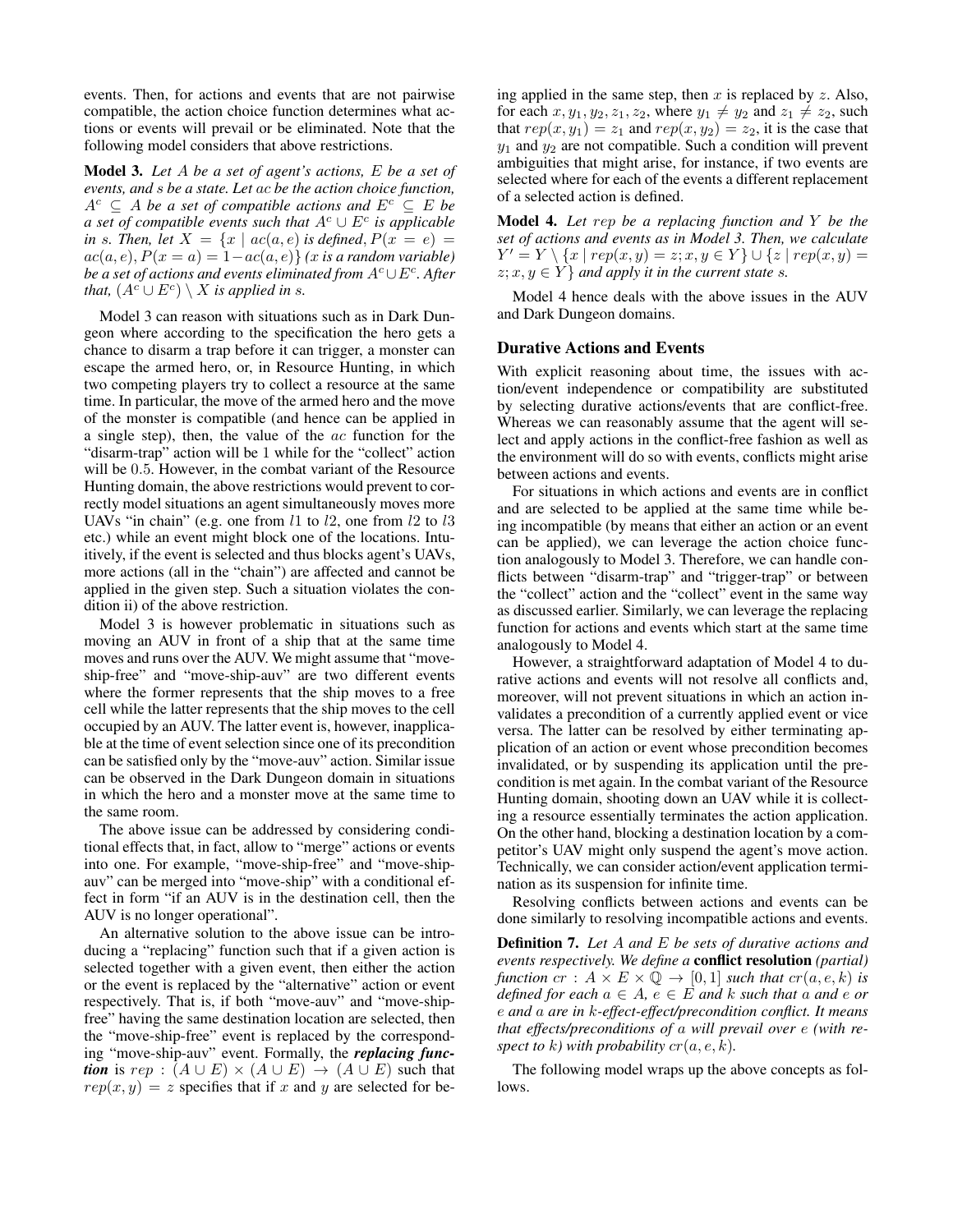Model 5. *Let* A *be a set of agent's durative actions,* E *be a set of durative events. Let* ac *be the action choice function,* rep *be the replacing function, and* cr *be the conflict resolution function. Let*  $s(t)$  *be the current state in time t. For actions and events that start their application in time* t *we consider* ac *(the action choice function) and* rep *(the replacing function) analogously to Model 3 and Model 4 respectively. If a precondition of an action/event is not met in* t*, then the application of the action/event is suspended (the relative time of its application is not incremented). Conflicts between actions and events arising in time* t *are resolved according to* cr *(the conflict resolution function) such that in the case of effect-precondition conflicts, a precondition of an action/event which "lost" is considered as unsatisfied (and the action/event is suspended), while effects of an action/event which "won" take place (applies also for effecteffect conflicts).*

Model 5 to a large extent correctly captures the required behaviour for all the considered domains. However, there are several aspects that are problematic. Firstly, situations such as an AUV and a ship simultaneously moving to the same cell are not properly handled. The "move-ship-AUV" event requires "at-auv=cell" before it finishes its application. The "move-AUV" action sets "at-auv=cell" at the end of its application. Moreover, "move-AUV" requires "free-cell=true" while "move-ship-AUV" sets it as false. Assuming that both finish their application at the same time, they are in conflict. "Move-AUV" shall prevail, setting "at-auv=cell" while "move-ship-AUV" becomes suspended. At the next step, "move-ship-AUV" can be resumed and its effects are free to take place. Note that the finishing "move-ship-AUV" action shall prevail over any of starting "move-AUV" actions from the same cell. Whereas the behaviour of simultaneous application of "move-ship-AUV' and "move-AUV" results in desired effects (the AUV is destroyed by the ship), the process will take one more time unit. Similar observations can be made in Dark Dungeon in which the hero might "collide" with monsters.

Suspending application of actions and events might be desirable as, for example, an UAV might wait for a location to become free. However, it can easily happen that multiple UAVs will be waiting for a single location to become free. Therefore, additional conflicts might arise (and are not limited to action-event conflicts).

## Discussion and Conclusion

Planning and acting in dynamic environments poses numerous challenges. One of the challenges, we discuss in this paper, concerns modelling of interaction between actions and events. We have considered a two-actor model, an agent that applies actions and an environment that applies events. An actor cannot control how the other actor will act, on the other hand, we assume that each actor has full observability of the environment and full knowledge of the actions and events that might be applied. The key issue regarding the action and event application is dealing with action/event conflicts.

In the "classical" variant, where actions and events do not explicitly take time into consideration, action and event application might alternate as in a two-player game such as Chess. Such a model of the interaction between the agent and the environment is rather simplistic and might be feasible only for some domains (e.g. the AUV domain). On the other hand, alternating application of sets of independent actions and sets of independent events (i.e., Model 1) does not require additional information to be provided alongside a domain model. Model 4 provides more realistic interpretation of the interaction between the agent and the environment and is thus feasible for a larger set of domains. On the other hand, additional information has to be provided on top of domain models. The relation of action/event compatibility is stronger than the relation of independence. However, there is a degree of freedom in specifying which pairs of actions/events following only the necessary condition (and not the sufficient condition) should be considered as compatible. The action choice function for pairs – action, event – that are not compatible has to be specified as well (if the action choice function follows the specified restrictions can be verifies automatically). Also, one has to specify a replacing function. Whereas in the example domains providing such information might be rather straightforward, in some other and more complicated domains much more engineering effort might be necessary.

In the temporal variant, actions and events might get into conflicts with each other. Whereas in cases of "at start" conflicts it is possible to resolve them by leveraging the action choice function such as in the classical variant, conflicts that arise during action/event application are more complicated to handle. Specifying the conflict resolution function seems to require much more engineering effort than specifying the action choice function. Model 5 provides an interpretation of the interaction between the agent and the environment with some limitations. While some limitations are rather small (e.g. requiring one more time unit to deal with AUV/ship or hero/monster conflict), other limitations seem to be larger (e.g. more UAVs waiting for a location to become free).

As a rule of thumb, it is advisable to encode the domain model in such a way that domain requirements are met (or the discrepancies are reasonably small) while needing the simplest possible model of actor interaction. That means, in consequence, minimising engineering effort for the model while keeping its required expressivity. On top of that, we believe (albeit do not discuss in detail) that techniques which can be used for reasoning might be simpler and computationally cheaper for simpler actor interaction models.

In future, we plan to further investigate conditions which temporal domain models have to meet to prevent undesirable action/event suspending. Also, we plan to study how existing techniques such as dangerous state reasoning (Chrpa, Gemrot, and Pilát 2017) or robust plan generation (Chrpa, Gemrot, and Pilát 2020) have to be adapted for different models of actor interaction.

Acknowledgements This research was funded by AFOSR award FA9550-18-1-0097 and by the Czech Science Foundation (project no. 18-07252S).